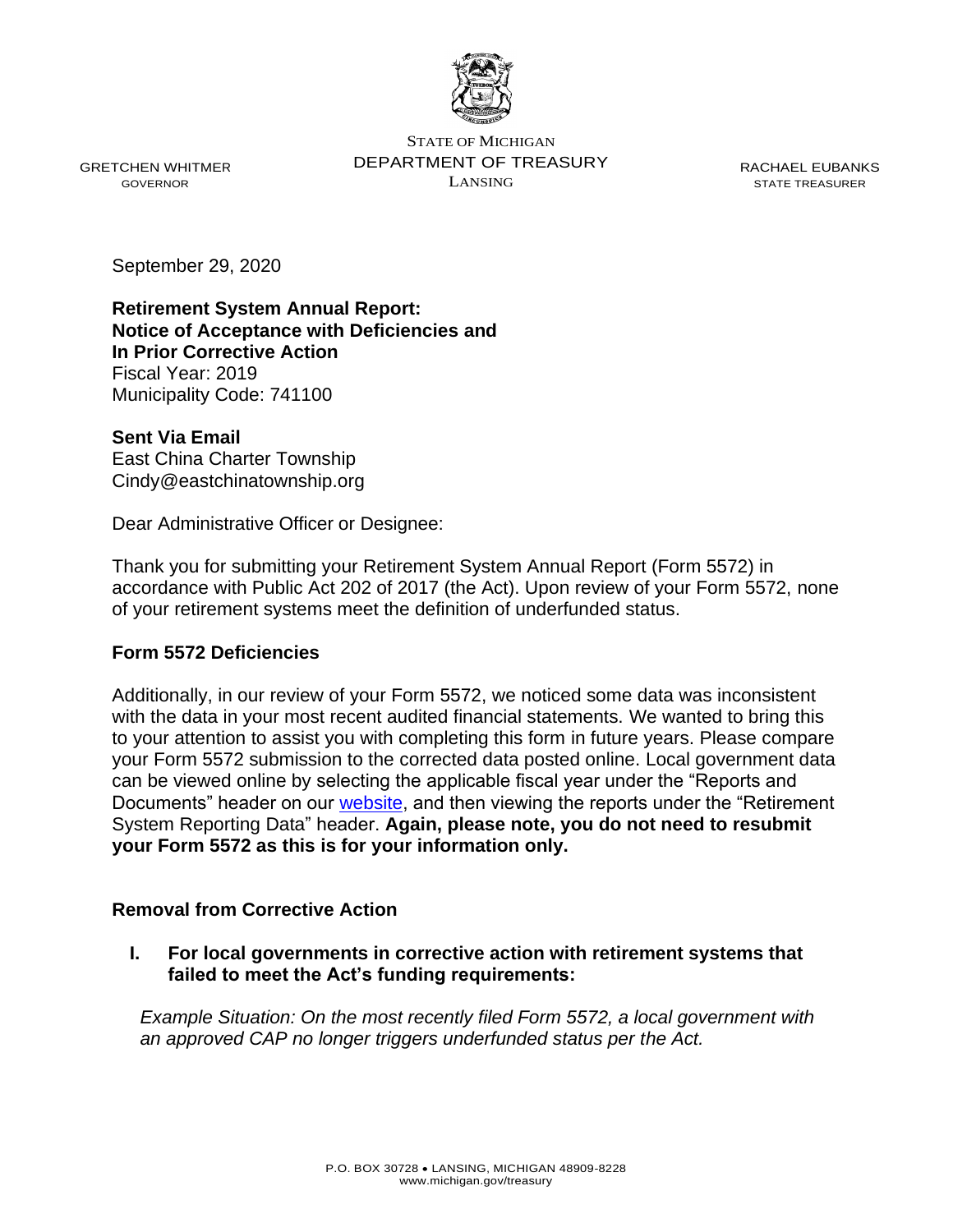# **Conditions for removal from corrective action:**

- The local government filed a subsequent year's Form 5572 showing that the underfunded system now meets the Act's funding requirements.
	- Local governments meeting this criterion may request to be removed from the CAP process and purview of the Board.

# **OR**

• The local government will be removed during the CAP monitoring process if the underfunded system has failed to trigger as underfunded during the last two annual Form 5572 submissions OR the underfunded system(s) funded ratio is at least 5% greater than the Act's designated minimum funded ratio (e.g. an OPEB system is 45% funded, 5% greater than the Act's minimum funded status of 40

The Board may vote to release local governments from the CAP process and purview of the Board, thereby removing underfunded status.

## **II. For local governments in corrective action for failure to file the retirement system annual report (Form 5572):**

*Example Situation: A local government was required to submit a CAP for failure to file the Form 5572; however, information in their audited financial statements shows that the local government would not have been determined to be underfunded had the required Form 5572 been completed by the due date and submitted to Treasury.*

## **Conditions for removal from corrective action:**

• The local government subsequently filed the Form 5572 showing that they meet the Act's funding requirements.

Local governments meeting this criterion will be biannually reported to the Board. These local governments may be voted by the Board to be released from the CAP process and purview of the Board, thereby removing underfunded status.

## **Required Payments for Retirement Health Benefits**

Pursuant to Section 4(1)(a) of the Act, local governments that offer a retirement health benefit system are required to pay the following:

- 1.) **Normal costs for employees first hired after June 30, 2018.**
- 2.) Any retiree premiums that are due for retirants in the retirement system.

Thank you for your commitment to fiscal stability and compliance with the requirements of Public Act 202 of 2017. If you have any questions regarding your underfunded status, please visit [Michigan.gov/LocalRetirementReporting](http://www.michigan.gov/treasury/0,4679,7-121-1751_51556_84499---,00.html) for step-by-step reporting